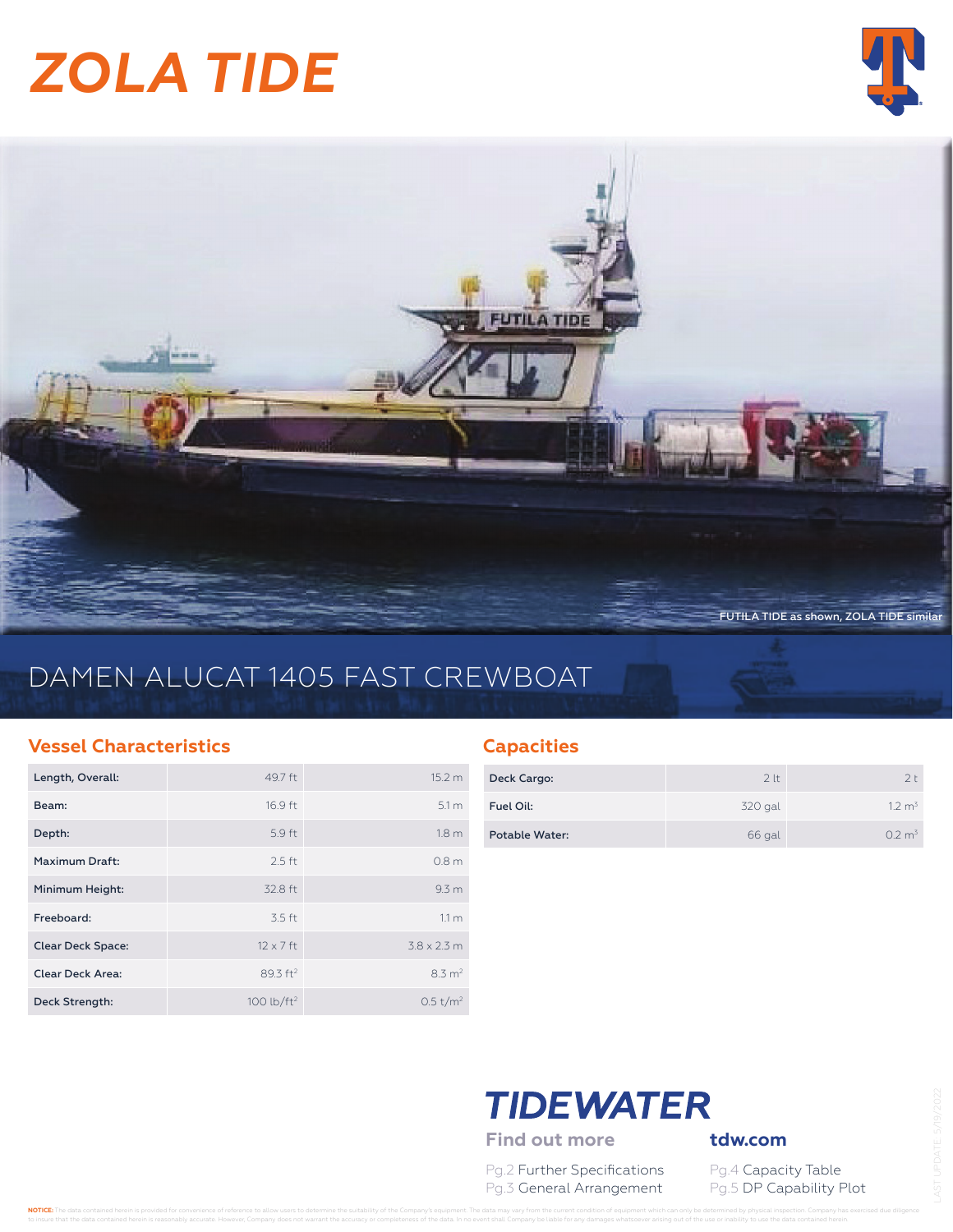# Further specifications **ZOLA TIDE**



### **Machinery**

| Main Engines (2):       |          |      | $Cat C-12$       |
|-------------------------|----------|------|------------------|
| Total HP:               |          |      | 960              |
| Propellers (2):         |          |      | Hamilton 322     |
| Primary Generators (1): | $5.2$ kw | 230v | 50 <sub>hz</sub> |
| Driven by:              |          |      | MAIN FNGINE      |

### **Performance**\*

| <b>Fuel Consumption Vs Speed</b> |                                        |
|----------------------------------|----------------------------------------|
| Maximum:                         | 4.9 $\rm m^3$ /day (54 gph) @ 30 knots |
| Cruising:                        | 4.7 $m^3$ /day (52 gph) @ 25 knots     |
| Economical:                      | 4.2 $\rm m^3$ /day (46 gph) @ 20 knots |
| Range @ 25 Knots:                | $150 \text{ nm}$                       |

| Anchors (1):  | 53 lb. Pool Type             |
|---------------|------------------------------|
| Anchor Chain: | 10 m of 10 mm chain per side |

### **Deck Equipment Nav/Comms Equipment**

| Radar(s):      |                                 |
|----------------|---------------------------------|
| Depth Sounder: |                                 |
| Radio:         | $2 \times VHF$ ; $1 \times SSB$ |

### **Registration**

| Flag:            |         | Vanuatu                 |
|------------------|---------|-------------------------|
| Year Built: 2007 |         | <b>Call Sign: YJVF6</b> |
| Builder:         |         | <b>DAMEN SHIPYARDS</b>  |
| Tonnage (ITC):   | 21.8 GT | 8.8 NT                  |

### **Accommodations**

| <b>Passenger Seats:</b> |  |
|-------------------------|--|
| Certified to Carry:     |  |

\*Approximate values assuming Ideal Conditions

### **tdw.com**

NOTICE: The data contained herein is provided for cor t the data contained herein is reasonably accurate. However, Company does not warrant the accuracy or completeness of the data. In no event shall Company be liable for any damages whatsoever arising out of the use or inabi